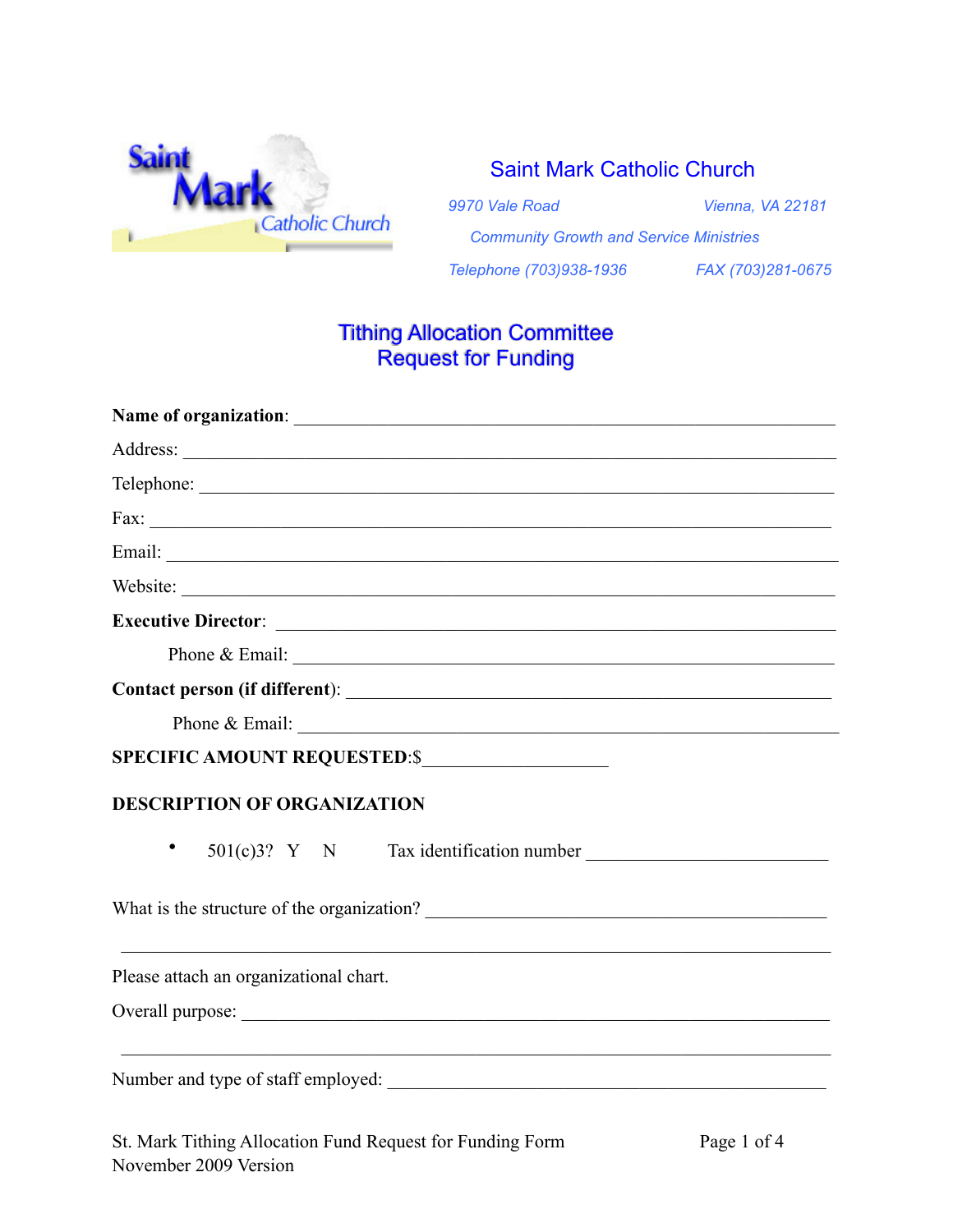Volunteer involvement in the organization and this project:

 $\mathcal{L}_\text{max}$  and  $\mathcal{L}_\text{max}$  and  $\mathcal{L}_\text{max}$  and  $\mathcal{L}_\text{max}$  and  $\mathcal{L}_\text{max}$  and  $\mathcal{L}_\text{max}$  and  $\mathcal{L}_\text{max}$ 

 $\mathcal{L}_\mathcal{L} = \{ \mathcal{L}_\mathcal{L} = \{ \mathcal{L}_\mathcal{L} = \{ \mathcal{L}_\mathcal{L} = \{ \mathcal{L}_\mathcal{L} = \{ \mathcal{L}_\mathcal{L} = \{ \mathcal{L}_\mathcal{L} = \{ \mathcal{L}_\mathcal{L} = \{ \mathcal{L}_\mathcal{L} = \{ \mathcal{L}_\mathcal{L} = \{ \mathcal{L}_\mathcal{L} = \{ \mathcal{L}_\mathcal{L} = \{ \mathcal{L}_\mathcal{L} = \{ \mathcal{L}_\mathcal{L} = \{ \mathcal{L}_\mathcal{$ 

 $\mathcal{L}_\mathcal{L} = \{ \mathcal{L}_\mathcal{L} = \{ \mathcal{L}_\mathcal{L} = \{ \mathcal{L}_\mathcal{L} = \{ \mathcal{L}_\mathcal{L} = \{ \mathcal{L}_\mathcal{L} = \{ \mathcal{L}_\mathcal{L} = \{ \mathcal{L}_\mathcal{L} = \{ \mathcal{L}_\mathcal{L} = \{ \mathcal{L}_\mathcal{L} = \{ \mathcal{L}_\mathcal{L} = \{ \mathcal{L}_\mathcal{L} = \{ \mathcal{L}_\mathcal{L} = \{ \mathcal{L}_\mathcal{L} = \{ \mathcal{L}_\mathcal{$ 

\_\_\_\_\_\_\_\_\_\_\_\_\_\_\_\_\_\_\_\_\_\_\_\_\_\_\_\_\_\_\_\_\_\_\_\_\_\_\_\_\_\_\_\_\_\_\_\_\_\_\_\_\_\_\_\_\_\_\_\_\_\_\_\_\_\_\_\_\_\_\_\_\_\_\_\_\_

 $\mathcal{L}_\text{max}$  and  $\mathcal{L}_\text{max}$  and  $\mathcal{L}_\text{max}$  and  $\mathcal{L}_\text{max}$  and  $\mathcal{L}_\text{max}$  and  $\mathcal{L}_\text{max}$  and  $\mathcal{L}_\text{max}$ 

 $\mathcal{L}_\mathcal{L} = \{ \mathcal{L}_\mathcal{L} = \{ \mathcal{L}_\mathcal{L} = \{ \mathcal{L}_\mathcal{L} = \{ \mathcal{L}_\mathcal{L} = \{ \mathcal{L}_\mathcal{L} = \{ \mathcal{L}_\mathcal{L} = \{ \mathcal{L}_\mathcal{L} = \{ \mathcal{L}_\mathcal{L} = \{ \mathcal{L}_\mathcal{L} = \{ \mathcal{L}_\mathcal{L} = \{ \mathcal{L}_\mathcal{L} = \{ \mathcal{L}_\mathcal{L} = \{ \mathcal{L}_\mathcal{L} = \{ \mathcal{L}_\mathcal{$ 

\_\_\_\_\_\_\_\_\_\_\_\_\_\_\_\_\_\_\_\_\_\_\_\_\_\_\_\_\_\_\_\_\_\_\_\_\_\_\_\_\_\_\_\_\_\_\_\_\_\_\_\_\_\_\_\_\_\_\_\_\_\_\_\_\_\_\_\_\_\_\_\_\_\_\_\_\_

### **ORGANIZATION'S ACTIVITIES & CLIENTS:**

Primary programs and services:

Major goals for the next 18 months: \_\_\_\_\_\_\_\_\_\_\_\_\_\_\_\_\_\_\_\_\_\_\_\_\_\_\_\_\_\_\_\_\_\_\_\_\_\_\_\_\_\_\_\_\_\_\_\_

Who are the people you serve? \_\_\_\_\_\_\_\_\_\_\_\_\_\_\_\_\_\_\_\_\_\_\_\_\_\_\_\_\_\_\_\_\_\_\_\_\_\_\_\_\_\_\_\_\_\_\_\_\_\_\_\_

Number of people served during the last 12 months:

Mission statement/vision/values:

#### **DESCRIPTION OF PARTICULAR PROJECT (if applicable):**

Description of this particular project (if applicable) with goals and measurements, including how you measure success: \_\_\_\_\_\_\_\_\_\_\_\_\_\_\_\_\_\_\_\_\_\_\_\_\_\_\_\_\_\_\_\_\_\_\_\_\_\_\_\_\_\_\_\_\_\_\_\_\_\_\_\_\_\_\_\_\_\_\_

 $\mathcal{L}_\text{max}$  and  $\mathcal{L}_\text{max}$  and  $\mathcal{L}_\text{max}$  and  $\mathcal{L}_\text{max}$  and  $\mathcal{L}_\text{max}$  and  $\mathcal{L}_\text{max}$  and  $\mathcal{L}_\text{max}$ 

#### **ORGANIZATION'S BUDGET & FINANCES:**

Please attach a copy of the current year's budget that shows sources and uses of funds as well as expenditures, including salaries.

- Do you regularly receive donations to support your operation? Y N
- What percent of your budget revenue comes from such donations?

Please identify some of your major past contributors, if possible:

\_\_\_\_\_\_\_\_\_\_\_\_\_\_\_\_\_\_\_\_\_\_\_\_\_\_\_\_\_\_\_\_\_\_\_\_\_\_\_\_\_\_\_\_\_\_\_\_\_\_\_\_\_\_\_\_\_\_\_\_\_\_\_\_\_\_\_\_\_\_\_\_\_\_\_\_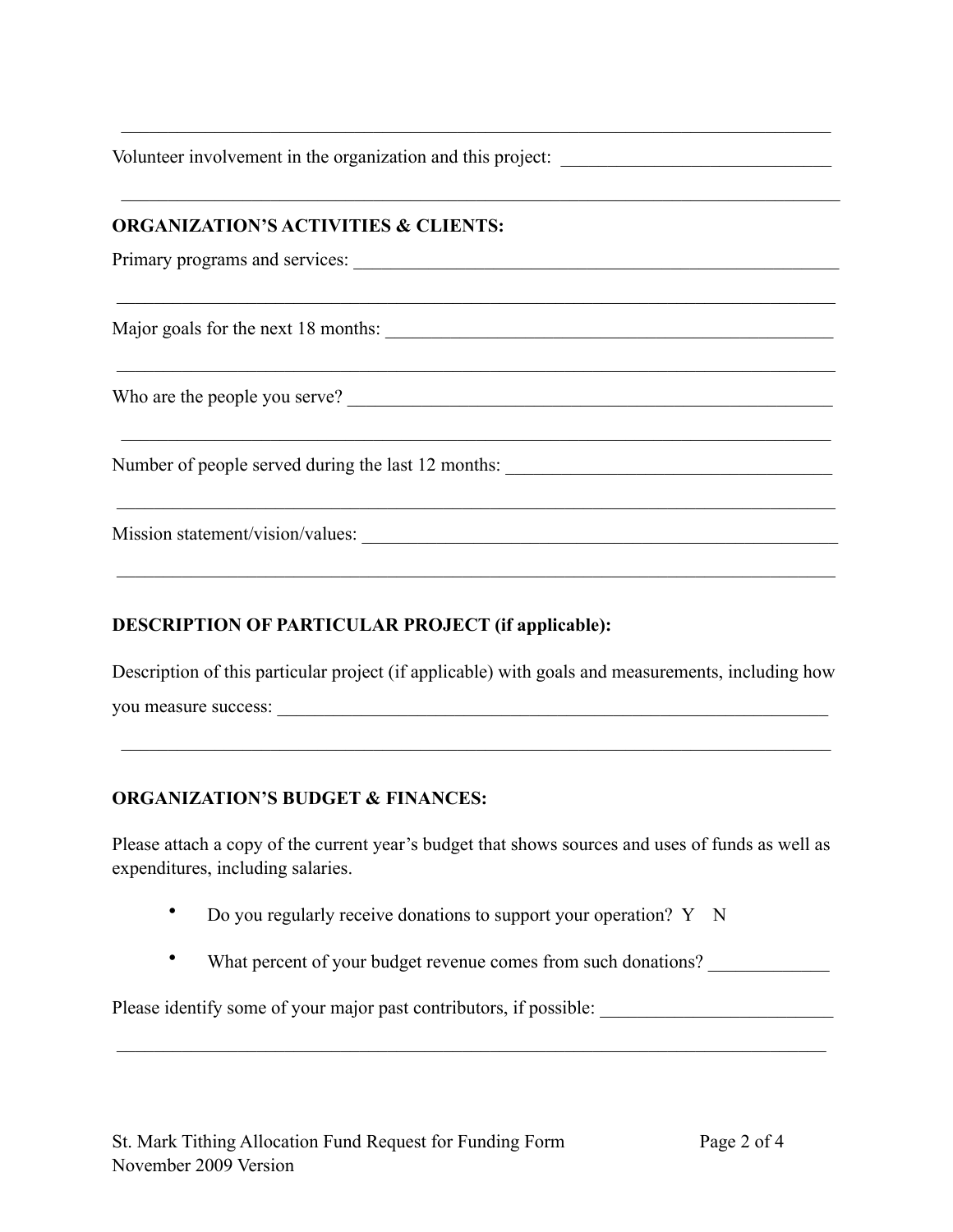What will be your specific use of the funds requested from St. Mark?

What is the detailed budget for this project (if applicable)?

#### **OUTCOMES:**

How will this project help support your organizational purpose? \_\_\_\_\_\_\_\_\_\_\_\_\_\_\_\_

• Would you be willing to have a St. Mark committee representative visit your organization to review this application and project? Y N

\_\_\_\_\_\_\_\_\_\_\_\_\_\_\_\_\_\_\_\_\_\_\_\_\_\_\_\_\_\_\_\_\_\_\_\_\_\_\_\_\_\_\_\_\_\_\_\_\_\_\_\_\_\_\_\_\_\_\_\_\_\_\_\_\_\_\_\_\_\_\_\_\_\_\_\_

\_\_\_\_\_\_\_\_\_\_\_\_\_\_\_\_\_\_\_\_\_\_\_\_\_\_\_\_\_\_\_\_\_\_\_\_\_\_\_\_\_\_\_\_\_\_\_\_\_\_\_\_\_\_\_\_\_\_\_\_\_\_\_\_\_\_\_\_\_\_\_\_\_\_\_

\_\_\_\_\_\_\_\_\_\_\_\_\_\_\_\_\_\_\_\_\_\_\_\_\_\_\_\_\_\_\_\_\_\_\_\_\_\_\_\_\_\_\_\_\_\_\_\_\_\_\_\_\_\_\_\_\_\_\_\_\_\_\_\_\_\_\_\_\_\_\_\_\_\_\_\_

- Name of any St. Mark staff, teachers or employees who have firsthand knowledge of your organization (if applicable)
- Name & phone number and email addresses of 2 references (other than St. Mark staff, teachers or employees) we may contact who have firsthand knowledge of your organization (other than the names listed above). Prefer those local to the Washington, D.C. metro area and affiliated with St. Mark:

St. Mark expects a progress or final report describing project outcomes, financing, and your overall opinions about the activity. Furthermore, St. Mark requires a detailed financial report prior to considering any future request for funding.

 $\mathcal{L}_\text{max}$  , and the contribution of the contribution of the contribution of the contribution of the contribution of the contribution of the contribution of the contribution of the contribution of the contribution of t

 $\mathcal{L}_\text{max}$  , and the contribution of the contribution of the contribution of the contribution of the contribution of the contribution of the contribution of the contribution of the contribution of the contribution of t